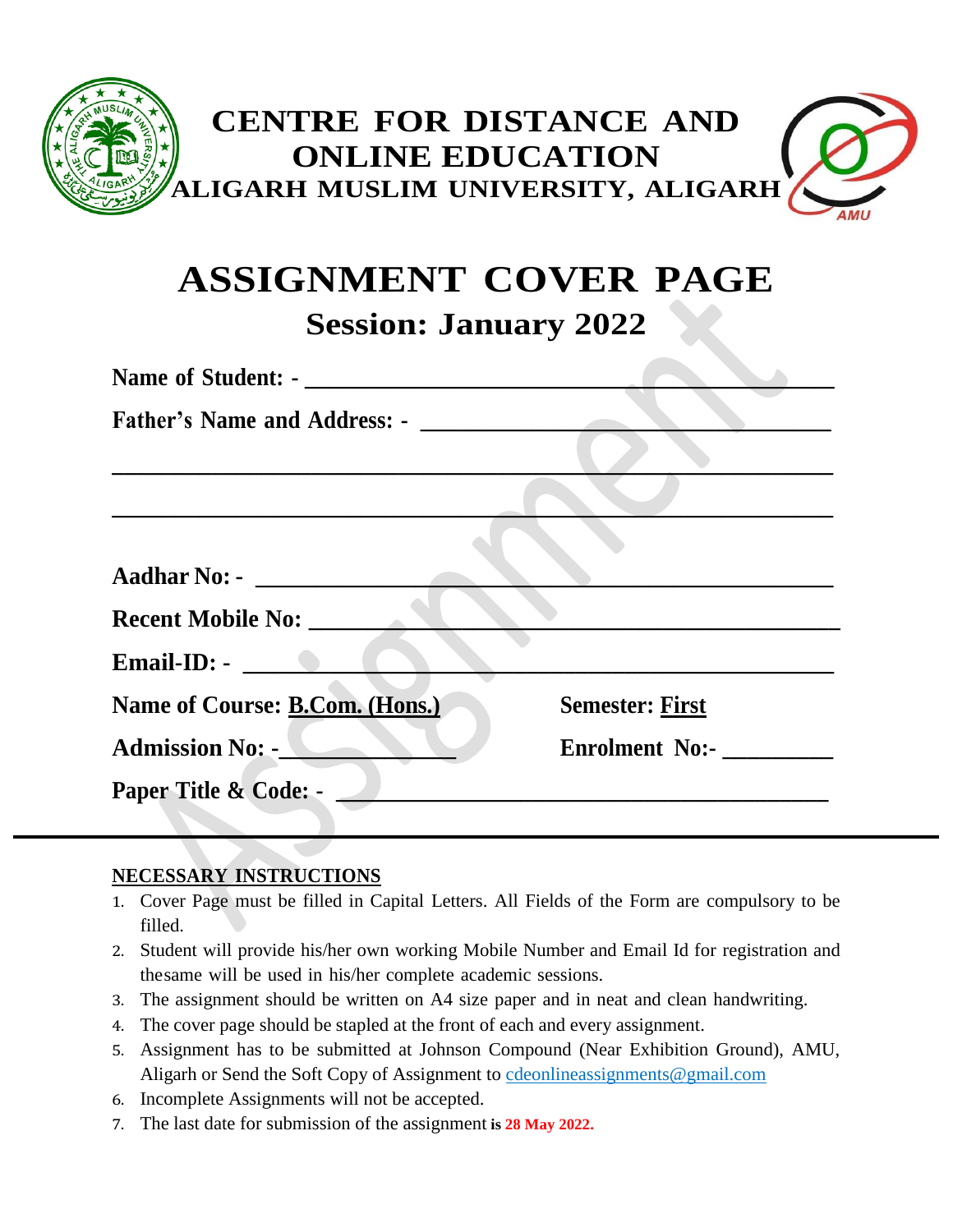# **CENTRE FOR DISTANCE AND ONLINE EDUCATION Aligarh Muslim University, Aligarh Session- January 2022 B.Com. (Hons.) I-Semester** Compulsory English (EN-101)

#### **ASSIGNMENT**

**Total Marks: 10** 

#### **Answer any two questions.**

- Q.1: What do you mean by the 'skimming' and 'scanning'? Elucidate with the examples.
- Q.2: What is the definition of the 'tense'? What are the different types of the tense? Explain with the examples.
- Q.3: Change the following sentences of an 'active voice' into the 'passive voice':
	- a) The hunter killed the leopard.
	- b) Someone has cleaned the house.
	- c) I gave him a pen for his birthday.
	- d) Someone sent her a cheque of a thousand Euros
	- e) They called off the conference.
	- f) They will send him away to the hostel.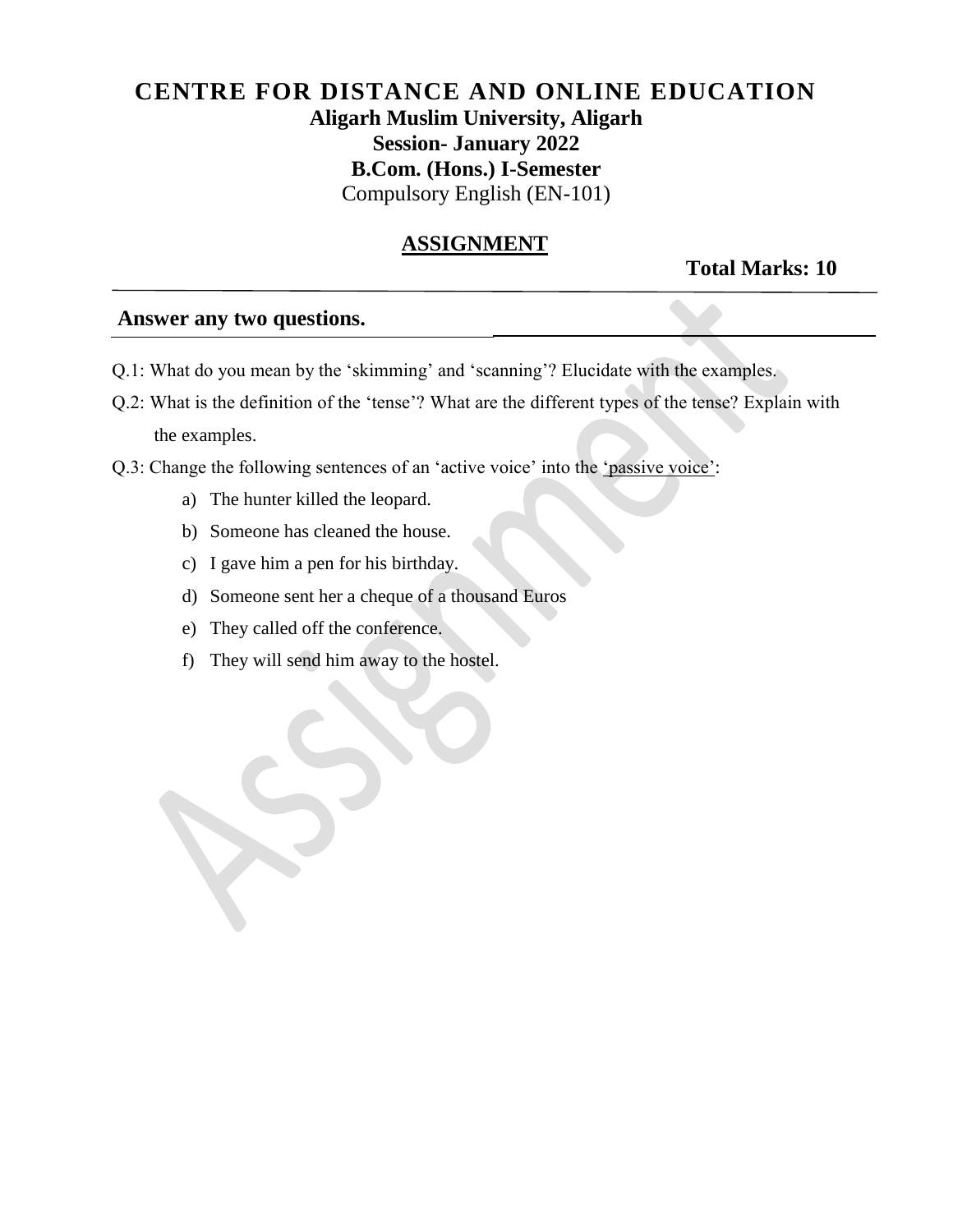# **CENTRE FOR DISTANCE AND ONLINE EDUCATION Aligarh Muslim University, Aligarh Session- January 2022 B.Com. (Hons.) I-Semester CORPORATE ACCOUNTING (CM-101)**

## **ASSIGNMENT**

**Total Marks: 30**

#### **Answer any three questions.**

- 1. What are the Sources of redemption of Preference Shares?
- 2. Difference between Internal Reconstruction and External Reconstruction?
- 3. Describe different ways of Issuing Debentures?
- 4. Explain Pooling Interests Method?

\*\*\*\*\*\*\*\*\*\*\*\*\*\*\*\*\*\*\*\*

# **CENTRE FOR DISTANCE AND ONLINE EDUCATION Aligarh Muslim University, Aligarh Session- January 2022 B.Com. (Hons.) I-Semester MANAGEMENT CONCEPT (CM-102)**

# **ASSIGNMENT**

**Total Marks: 30**

#### **Answer any three questions.**

- 1. State the Difference between MBO and MBE?
- 2. Define Motivation and its theory?
- 3. Discuss the Controlling Techniques?
- 4. Discuss the Approaches to overcome resistance to change?

\*\*\*\*\*\*\*\*\*\*\*\*\*\*\*\*\*\*\*\*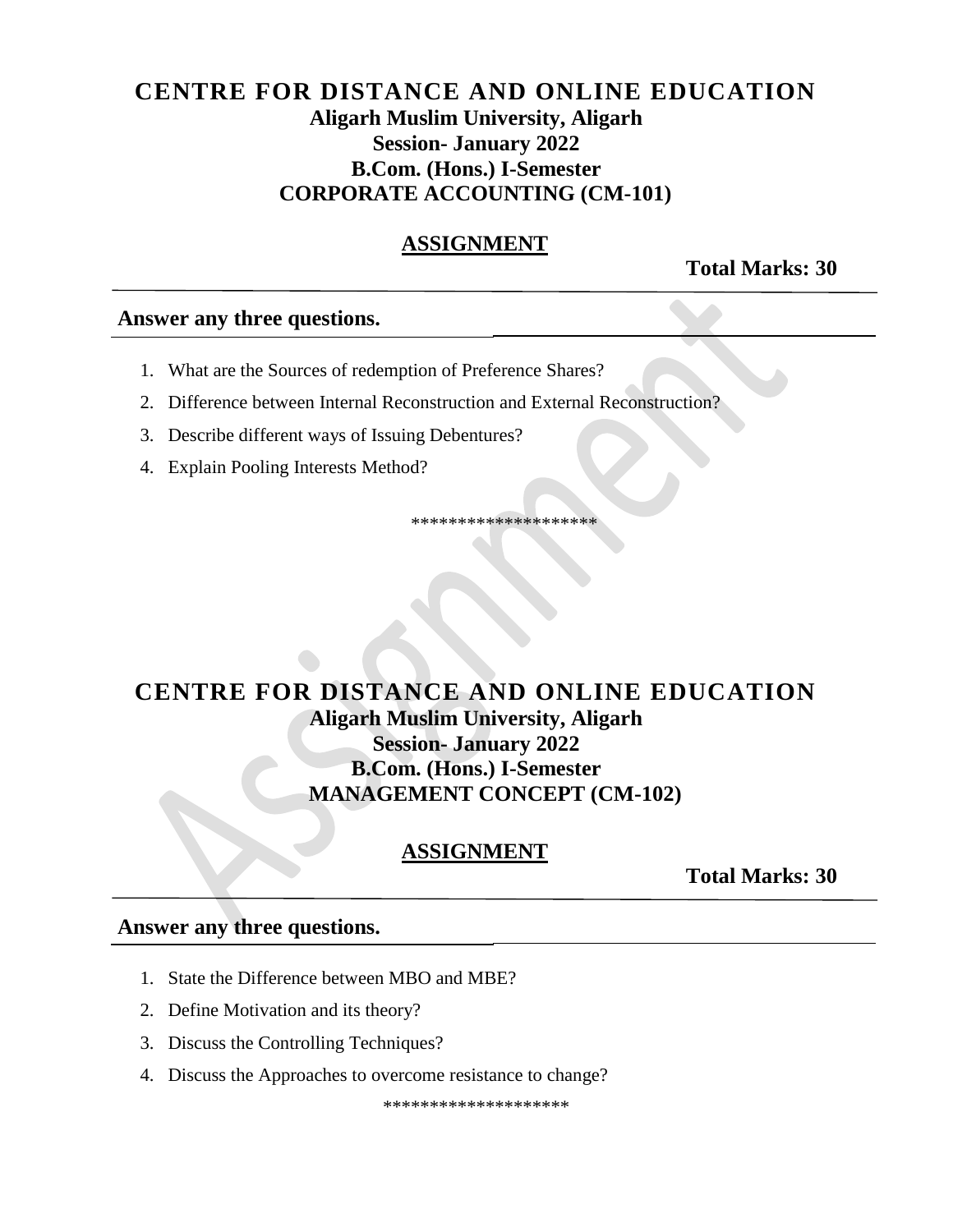# CENTRE FOR DISTANCE AND ONLINE EDUCATION **Aligarh Muslim University, Aligarh Session- January 2022 B.Com.** (Hons.) I-Semester **FUNDAMENTALS OF BUSINESS MATHEMATICS (CM-103)**

### **ASSIGNMENT**

**Total Marks: 30** 

#### Answer any three questions.

- 1. Discuss the Concepts of Limit and Continuity?
- 2. State the Methods of Integration?
- 3. Define Matrices and Determinants?
- 4. Define Integration?

\*\*\*\*\*\*\*\*\*\*\*\*\*\*\*\*\*\*

# **CENTRE FOR DISTANCE AND ONLINE EDUCATION Aligarh Muslim University, Aligarh Session-January 2022 B.Com. (Hons.) I-Semester BUSINESS ECONOMICS (CM-104)**

# ASSIGNMENT

**Total Marks: 30** 

#### Answer any three questions.

- 1. Discuss the Determination of Equilibrium Price and Output?
- 2. Discuss the Marginal Productivity Theory of Distribution?
- 3. Define National Income and Components of National Income. State the Measurement of National Income?
- 4. What is Keynes' Income and Investment Multiplier?

\*\*\*\*\*\*\*\*\*\*\*\*\*\*\*\*\*\*\*\*